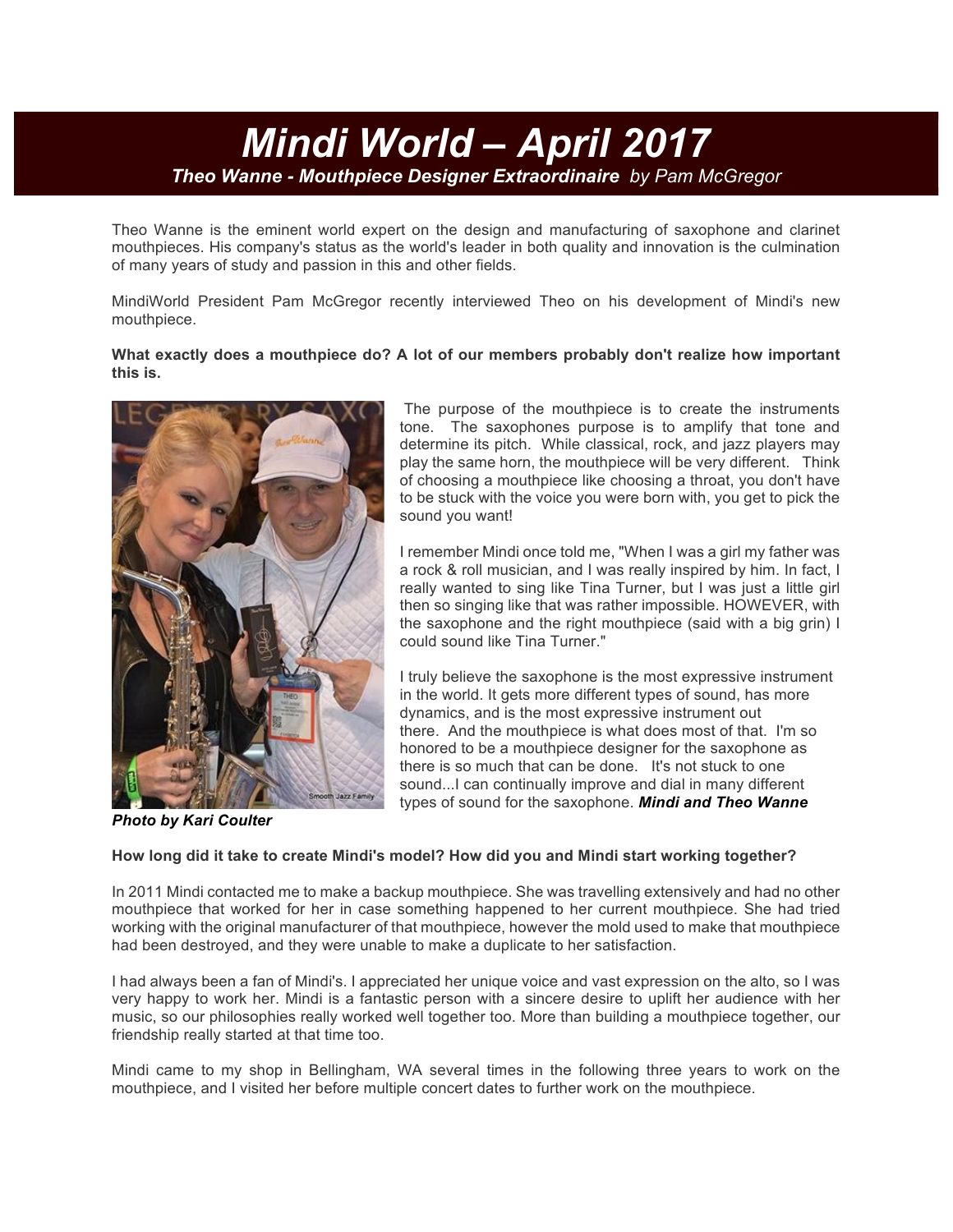In 2015, Mindi's saxophone and mouthpiece were stolen. I received a desperate call from Mindi who needed her finished mouthpiece so she could continue playing. Mindi told me, "this must be the universe telling us to finish this project, and get our mouthpiece out to the world!" Fortunately, the mouthpiece design was already close to completion, so my head engineer (Matt Ambrose) and I stayed up for the next few days dialing in the mouthpiece until we felt it was even better than her original. We then sent it to Mindi and waited with baited breath to hear Mindi's response.

A day later Mindi called, "I can rock out like I never could before. Good job guys, the mouthpiece is better than I could have imagined! Also, my sound guy, whom I totally trust, just told me I sound better than I ever have too!" Since then Mindi and I continued to further improve the mouthpiece until it's now a final production version.

#### **What makes it different?**

Until Mindi's mouthpiece I primarily made large chamber mouthpieces. I really had to study hard to understand how to get a small chamber mouthpiece to sound big and fat.



The small chamber gives good projection, but often makes a saxophone sound thin too. A small chamber is when the chamber C (middle of the mouthpiece) is smaller than the bore B (the part of the mouthpiece that slides over the saxophone neck cork).

Besides the unique chamber design, there are many secrets in this mouthpiece I honestly don't really want to talk about. I can say for certain it is a bit of an engineering marvel.

Mindi and I really worked hard. Honestly, we were trying to do something never done before...get an alto mouthpiece to really can scream and shout, yet at the same time have a full free blowing sound. I must say I am very proud of what we came up with. I spent a fortune in this mouthpieces development but I truly feel we brought something special into the world that will make many musicians happy, and that is very satisfying.

#### **Where is it available?**

People can buy the mouthpiece from us directly (www.theowanne.com), from Mindi directly (mindiabair.com), on woodwind-brasswind (wwbw.com), Sam Ash (samash.com) or hopefully their local store. If your local store doesn't have it yet, have them contact us and we will set them up!